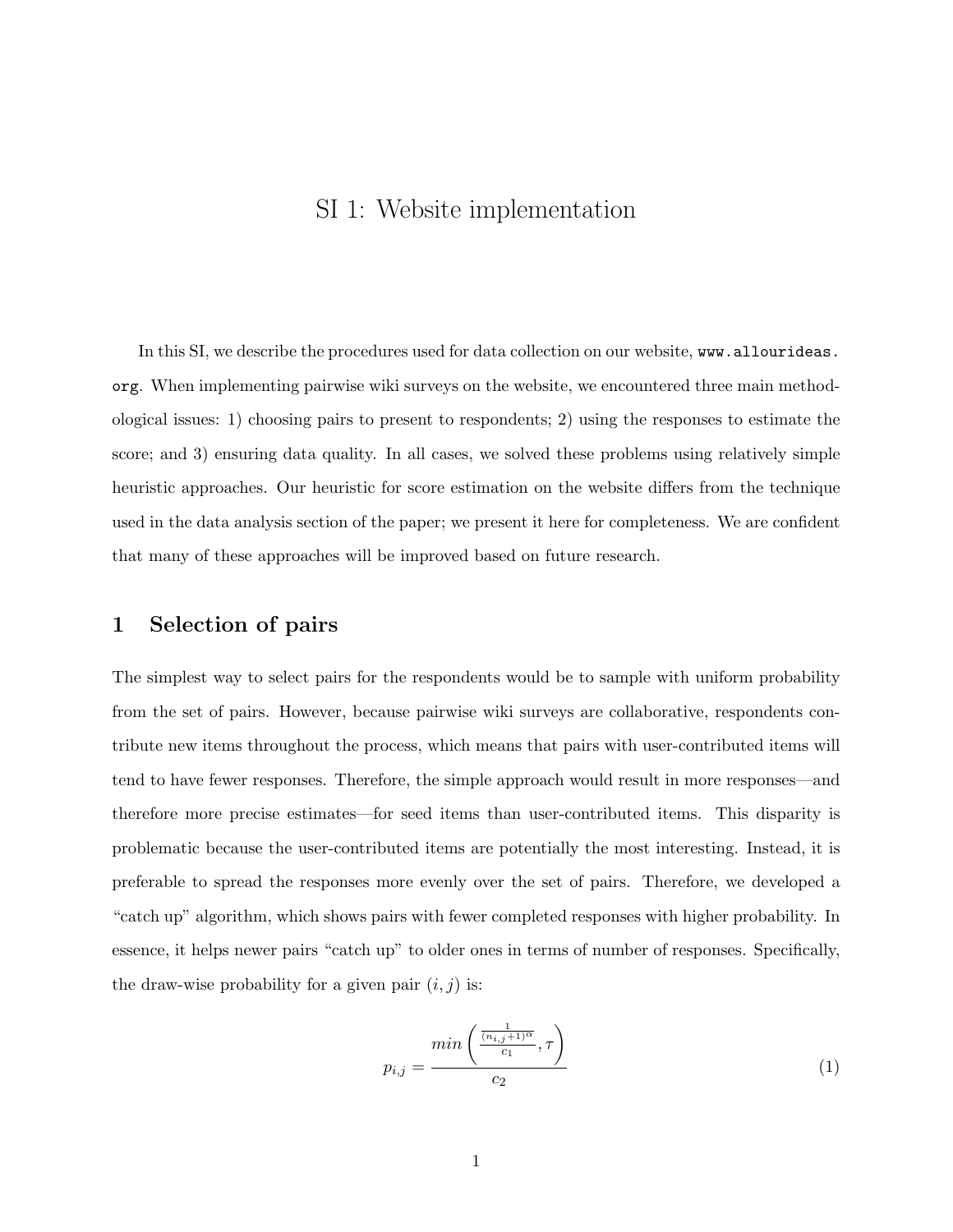where  $n_{i,j}$  is the number of votes on prompt  $(i, j)$ ,  $\alpha$  is a parameter that weights the number of responses, and  $\tau$  is a "throttle" to ensure that the draw-wise probability never exceeds some threshold (it could create a poor user experience if the same pair had a draw-wise probability of, say, 0.5). Finally,  $c_1$  and  $c_2$  are normalizing constants to ensure that the distribution sums to  $1<sup>1</sup>$ Although somewhat awkward-looking, Eq. 1 is straightforward to implement and runs very quickly. As a first step we choose  $\alpha = 1$  and  $\tau = 0.05$ , but the optimal values of these parameters are an open question.

#### 2 Estimating score

We decided to make the score of each item available to all respondents in real time. This requirement for real time calculation made it impossible for us to use the statistical methods described in the data analysis section of this paper. Therefore, for the website, we developed a simpler method of estimating the score. In the cases considered in the paper, the two estimates of the score were very similar; there was a correlation of about  $0.95$  in both cases.

Recall that the score of an item is the probability that the item will beat a randomly chosen item for a randomly chosen respondent. Given this focus on the probability of a win, we choose a binomial model. If one assumes a uniform prior for a binomial random variable, the resulting posterior for the probability of a win follows a Beta distribution [1]. If we multiply the expected value of that Beta distribution by 100 (to place things on a more natural scale), we have

$$
\hat{s}'_i = \frac{(w_i + 1)}{(w_i + 1) + (l_i + 1)} \times 100\tag{2}
$$

where  $w_i$  is the number of wins for item i and  $l_i$  is the number of losses for item i; see [1, Ch. 3] for a derivation. Thus, the estimated score ranges from 0 to 100 and resembles a simple winning percentage with an additional term that provides some smoothing.

This approach is both easy to calculate and reasonably principled because it is derived from standard Bayesian methods. It also has several desirable practical properties including that it produces a reasonable estimate for new items that have not appeared  $(\hat{s}_i' = 50)$  and the amount the

<sup>&</sup>lt;sup>1</sup>The normalizing constants are  $c_1 = \sum_i \frac{1}{(n_{i,j}+1)^\alpha}$  and  $c_2 = \sum_i \min\left(\frac{\frac{1}{(n_{i,j}+1)^\alpha}}{c_1}, \tau\right)$  where  $\tau$  is the throttle, the maximum probability for a pair appearing in a draw.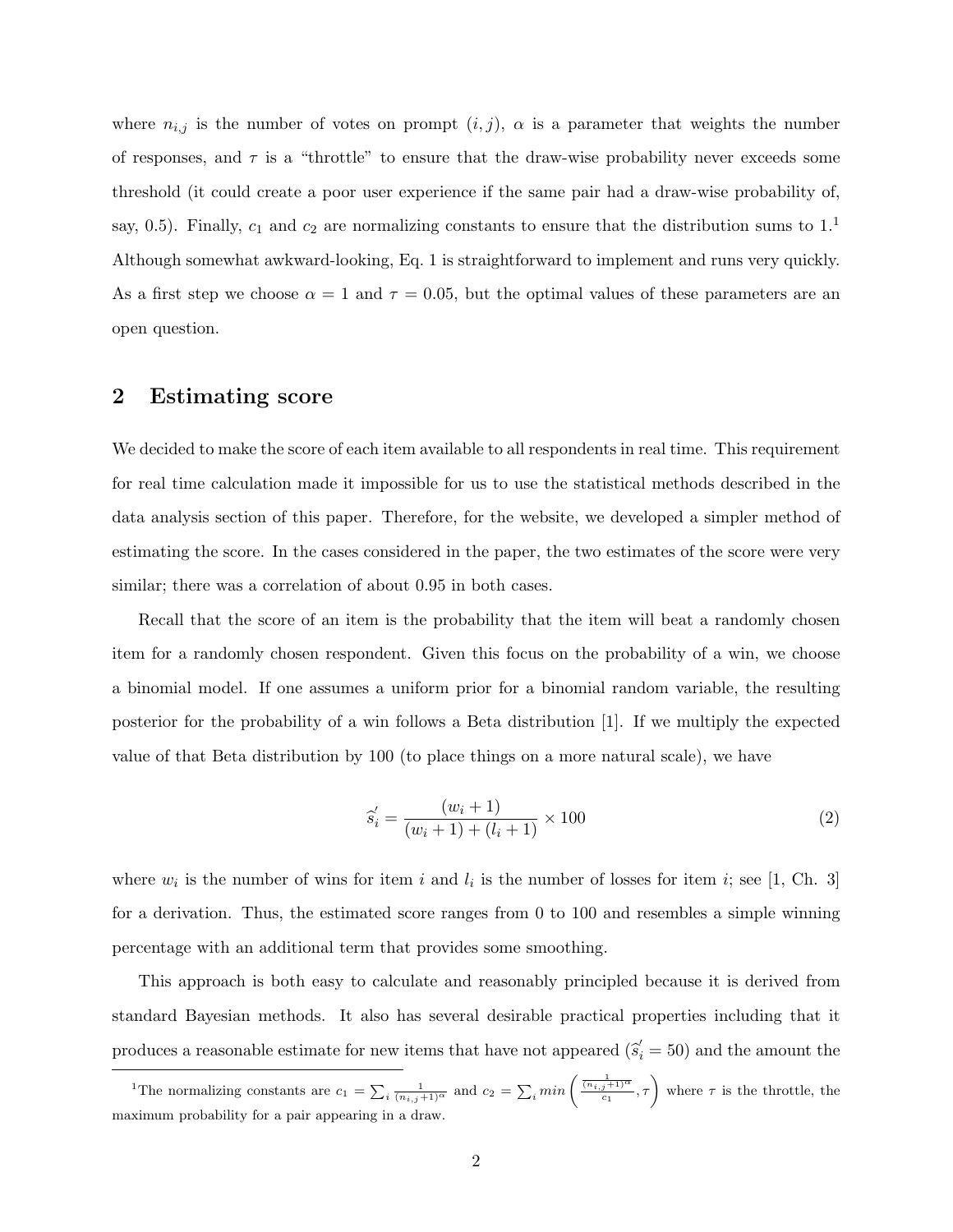score changes with any specific vote decreases as the number of votes on the item increase. However, the approach also has some limitations. First, it does not account for the fact that responses are nested within respondents. In other words, a respondent who contributes 100 responses will have 100 times the influence as someone who responds only once. Also, this approach does not consider the "strength of schedule" (i.e., the scores of the items that a given item has competed against). For example, this scoring approach gives equal weight to an item beating a popular item as to one beating an unpopular item. For these reasons and others, we developed the model described in the data analysis section of this paper, which does not suffer from these two limitations, but which takes many hours to compute.

### 3 Data quality issues

In all data collection, researchers must be wary of respondents who wish to manipulate results, but those risks are particularly salient in this research. In order to make our results more manipulationresistant [2], we flagged some responses as invalid. These invalid responses were collected, but not included in the final analysis. There are two ways that a response can be flagged as invalid. First, if we receive multiple, consecutive responses for the same pair (as would occur if the respondent tried to click several times before the page reloads), then only the first response is marked valid; the others are marked invalid and are not included in the data files generated by www.allourideas.org. Second, all responses that occur immediately following the response "I can't decide" are marked invalid but are still included in the data files generated by www.allourideas.org. These responses are not included in estimation because in a previous pairwise wiki survey we detected a respondent who attempted to manipulate the results by clicking "I can't decide" until his or her preferred idea was presented, at which point he or she voted for that idea. Our flagging procedure prevents this manipulation from influencing the results. Though our approach probably invalidates some legitimate data, we prefer to err on the side of caution. Finally, we note that these procedures do not protect against all possible forms of manipulation, and future research will be necessary to make wiki surveys more manipulation-resistant. In the two case studies presented in this paper, we do not believe that any large-scale manipulations took place.

A second potential data quality issue arose because our pairwise wiki survey website had no